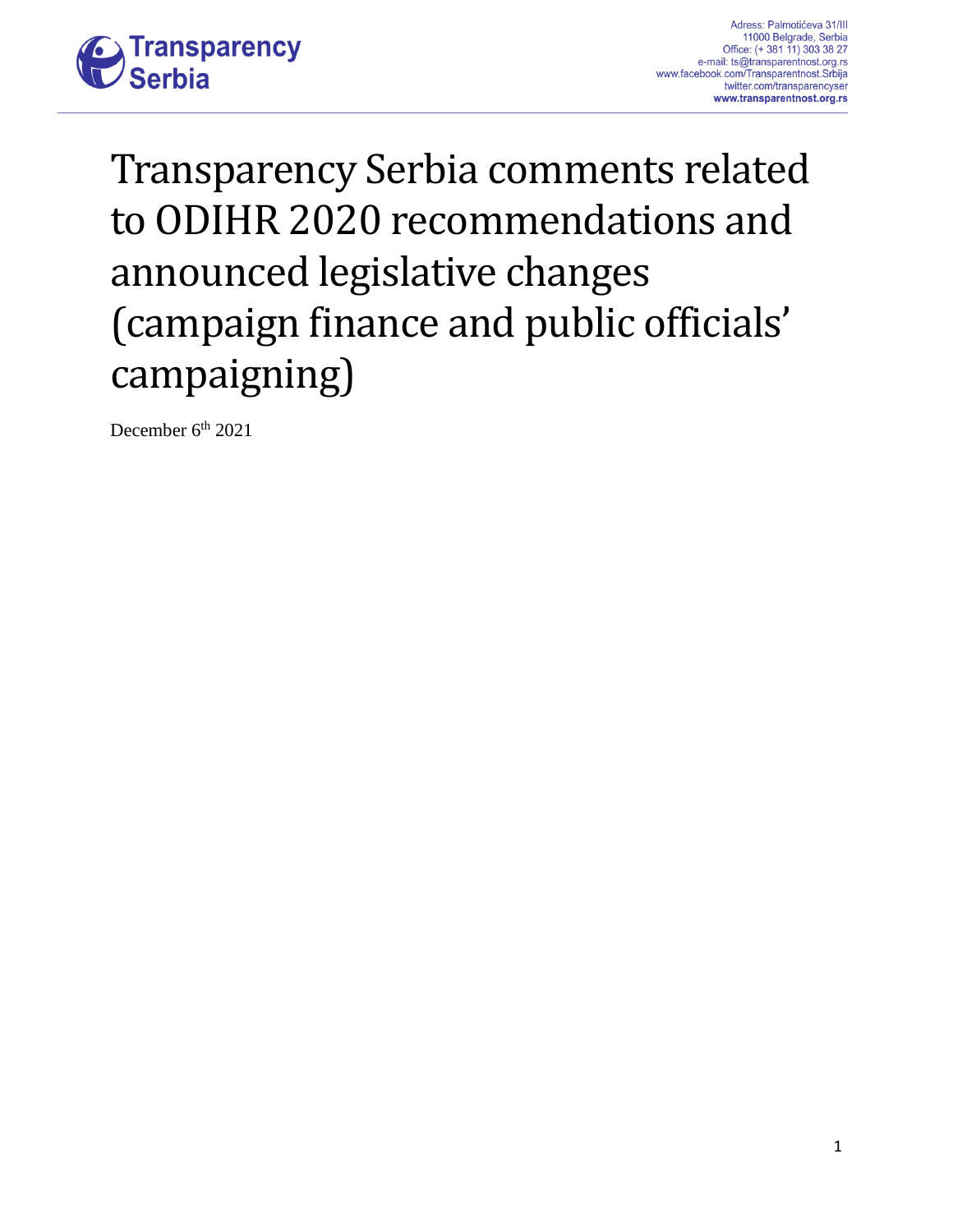

On November 25<sup>th</sup>, a public debate was announced for the Draft Law on Financing Political Activities (the debate was announced as if it were of passing a new law, although in essence these are only changes to the existing law). Similarly, public debate is opened for several other election related laws, while one act is already proposed by the Government [\(amendments to the Law on](http://www.parlament.gov.rs/upload/archive/files/cir/pdf/predlozi_zakona/2021/2210-21.pdf)  [electronic media\)](http://www.parlament.gov.rs/upload/archive/files/cir/pdf/predlozi_zakona/2021/2210-21.pdf).

Transparency Serbia gave brief comments on [ODIHR Special Election Assessment Mission Final](file:///C:/Users/Milos%20Djordjevic/Downloads/Special%20Election%20Assessment%20Mission%20Final%20Report)  [Report,](file:///C:/Users/Milos%20Djordjevic/Downloads/Special%20Election%20Assessment%20Mission%20Final%20Report) specifically on Chapter IX, which dealt with campaign finance. In these comments we referred to some other shortcomings that the law contains (or does not contain), but also suggested some of the possible solutions to improve the situation in this particular area. The ODIHR findings are presented below, followed by TS comments.

## **CAMPAIGN ENVIRONMENT**

*Authorities should undertake measures to prevent misuse of office and state resources. The monitoring of compliance should be effective, and sanctions imposed should be proportionate and dissuasive.*

Transparency Serbia points out that the proposed amendments to the Law on Electronic Media and the Law on Prevention of Corruption, although useful, do not solve the problem of intensive "functionary campaign", which is much more represented in the media than presenting election participants programs and paid advertising.

According to the [Government's proposal,](https://www.srbija.gov.rs/vest/595033/vlada-usvojila-predlog-zakona-o-trzistu-kapitala.php) the electronic media, in the ten days before the elections, will not be able to report on official public gatherings where infrastructure and other facilities are opened or mark the beginning of construction of such facilities, "if public officials who are candidates for President, people's deputies, deputies in the assemblies of the autonomous province and councillors in the assembly of the local self-government unit take part in those gatherings". As the TS pointed out in a commentary on the Agreement on Improving Electoral Conditions, this ban is insufficient for the following reasons: 1) The agreement and the draft law do not cover the print media; 2) the ban is valid only in the last 10 days, and not during the entire election campaign; 3) the ban is related exclusively to public gatherings where infrastructure and other facilities are opened (roads, bridges, schools, hospitals, factories, etc.), or marks the beginning of construction of such facilities, and will not apply, for example, when public officials during the campaigns visit works that have already started and not been completed, even when they visit already existing public and private facilities; 4) the ban does not apply to all public officials, but only to those who are candidates in the elections. Instead, in this way, current public officials who are "seen" for the position of future prime minister or minister, and are not candidates for deputies, will be able to promote themselves and their electoral list. We especially emphasize that this norm was not part of the [draft](https://www.kultura.gov.rs/extfile/sr/7859/%D0%9D%D0%B0%D1%86%D1%80%D1%82%20%D0%B7%D0%B0%D0%BA%D0%BE%D0%BD%D0%B0%20%D0%BE%20%D0%B8%D0%B7%D0%BC%D0%B5%D0%BD%D0%B8%20%D0%97%D0%B0%D0%BA%D0%BE%D0%BD%D0%B0%20%D0%BE%20%D0%B5%D0%BB%D0%B5%D0%BA%D1%82%D1%80%D0%BE%D0%BD%D1%81%D0%BA%D0%B8%D0%BC%20%D0%BC%D0%B5%D0%B4%D0%B8%D1%98%D0%B8%D0%BC%D0%B0..docx) amendments to the law that were presented for public discussion.

The provision of the Law on Prevention of Corruption, which refers to the separation of public from political function, is also changing, but to a very limited extent, and the [public debate](https://www.mpravde.gov.rs/sr/sekcija/53/radne-verzije-propisa.php) is still ongoing. Thus, this [Law](http://www.pravno-informacioni-sistem.rs/SlGlasnikPortal/eli/rep/sgrs/skupstina/zakon/2019/35/3/reg) will undergo the fourth change in 30 months. Based on these changes, an obligation will finally be introduced for the President of the Republic to always and unequivocally present to his interlocutors and the public whether he states the position of the state body or political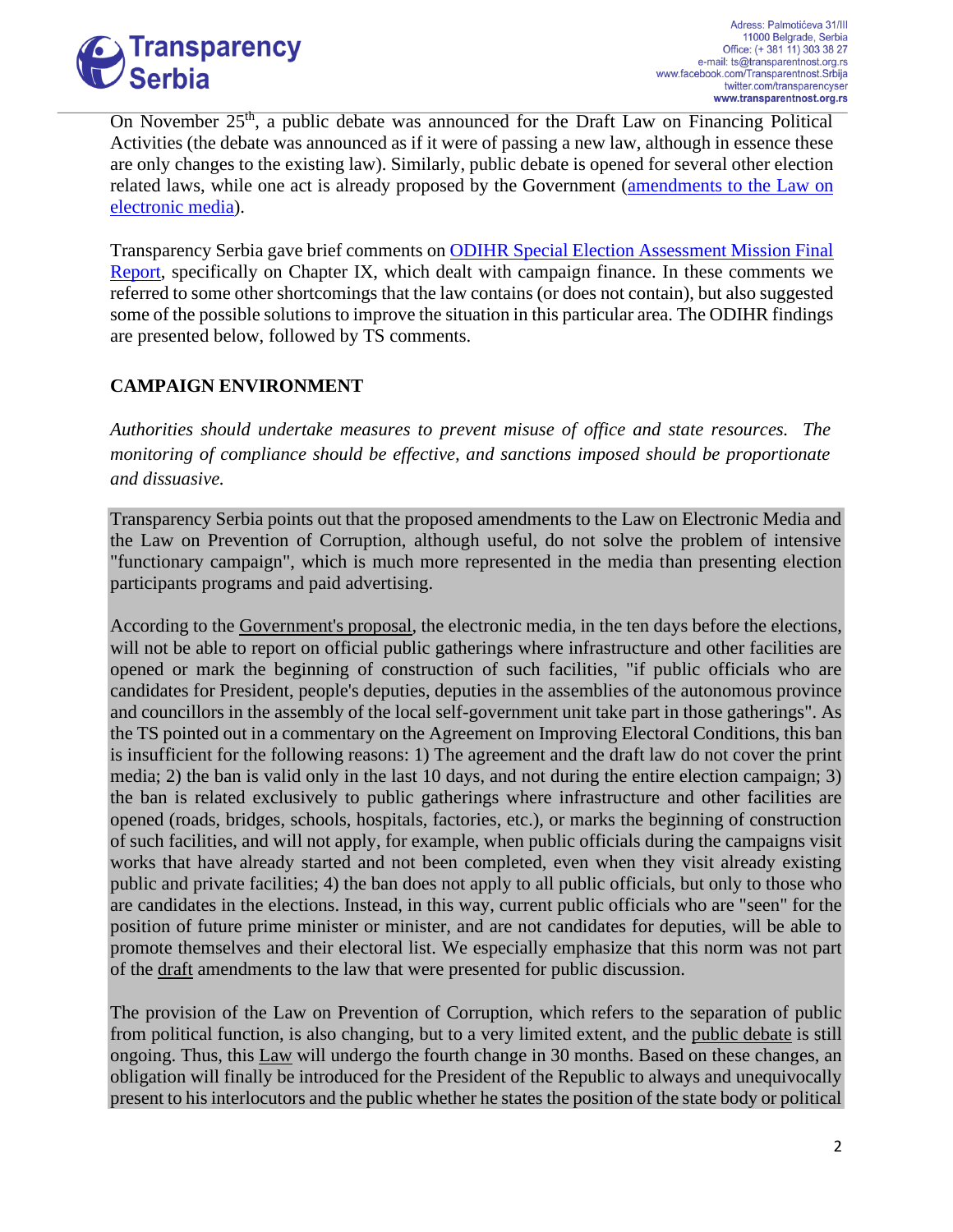

party he heads. However, the draft does not provide for the establishment of the same obligation for the presidents of assemblies and parliamentary working bodies, which is also necessary.

Although useful, these amendments to Article 50 of the Law on Prevention of Corruption are far from sufficient to address the problem of an intensive "functionary campaign". To solve this problem, it is necessary to establish rules on the basis of which the promotional activities of public officials in the pre-election period would be reduced to the necessary minimum, i.e., only to situations when it comes to urgent activities that only these officials can perform to meet legal obligations or maintaining international relations. This certainly does not include visits to schools, hospitals, social centres, factories, construction sites and the like. In addition, it is necessary to expand the notion of public resources whose use is prohibited for the purposes of political promotion, to include not only existing public property, but also the waiver of future public revenues and budget commitments (e.g., emergency social assistance, debt forgiveness). utilities and the like). The Coalition prEUgovor, of which Transparency Serbia is a member, pointed out the shortcomings and sent [proposals](https://www.preugovor.org/Amandmani/1694/Javni-funkcioneri-u-izbornoj-kampanji.shtml) for improving this norm, as a contribution to the public debate on the Draft Law on Amendments to the Law on Prevention of Corruption, which lasts until December 13, 2021.

There were no other efforts to improve legal environment when it comes to the abusing of public resources. Findings of Transparency Serbia monitoring and recommendations are presented in other documents delivered to ODIHR.

## **CAMPAIGN FINANCE**

Campaign finance is regulated by the LFPA, the ACA law, the election law and the ACA rulebook. Key prior recommendations by ODIHR and the Council of Europe's Group of States Against Corruption (GRECO) on campaign finance remain unaddressed, including introducing lower donation limits; an expenditure ceiling; financial reporting and disclosure prior to election day; as well as proportionate and dissuasive sanctions. Overall, the current regulatory framework, as implemented, does not ensure transparency, integrity and accountability of campaign finances.

*To enhance the transparency of campaign finances, previous ODIHR and GRECO recommendations should be addressed, including lowering donation limits, and introducing requirements to submit and publish financial reports prior to election day.*

#### **TS brief comments:**

Lowering donation limits would not bring substantial improvements for transparency of campaign finance. As it may be seen from all campaign finance reports, reported donations of high value (close to the current threshold) do not constitute significant source of reported income of campaign.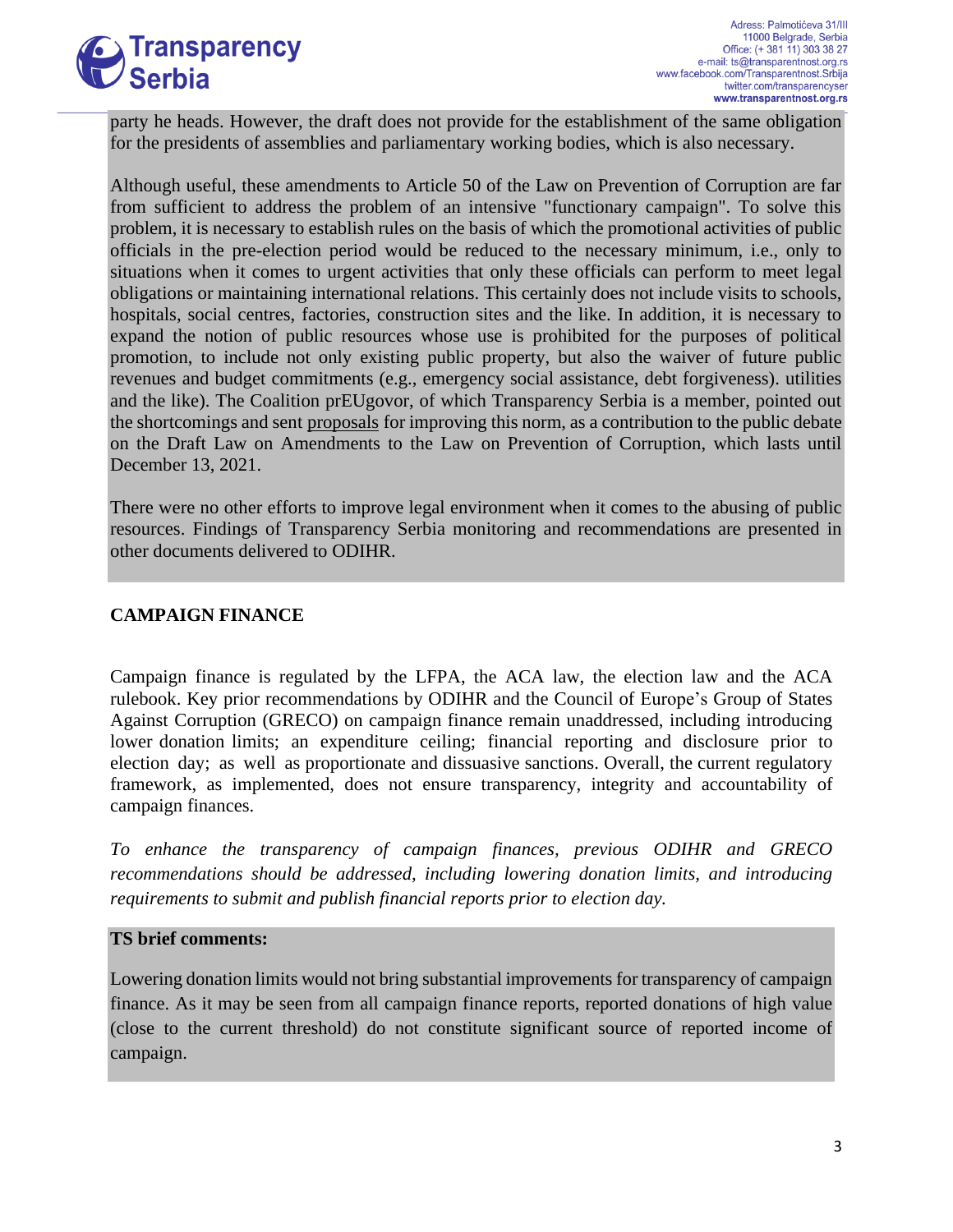

What is problematic in the Law, when it comes to the donations, is the fact that there is no limit for donations of several related persons (e.g., several legal entities established by the same person). Furthermore, the problem in the Law is the fact that there is only an absolute limit of contributions' value, but not the one that would be relative to the total value of election campaign. For example, the current threshold of legal entities' donations, that is close to 100.000 EUR, would affect quite differently political party that invested in the campaign 5 million EUR in total and the one whose campaign value is 150.000 EUR only. Finally, the limit is the same for any natural person (including presidential candidates themselves). It would make sense to enable individuals running campaigns to support such campaigns to greater extent (if they have evidence of legitimate property / income when doing this).

What the problem in reality is, is that donations are allegedly paid by individuals to the party (e.g., thousands of equal donations paid to SNS in earlier elections), whereas their income data do not support probability that it was their own money. However, it is rather issue of oversight than the problem of legislation (it is already criminal offence to forge data on income sources).

When it comes to the submission/ publishing of campaign finance reports prior to the election date, TS fully support the idea. However, there are several important issues here:

Serbian law already provides for duty to collect all campaign income to the special bank account and to pay all campaign expenditures from that bank account. It would be therefore advisable to make exactly that bank account info transparent (i.e., not to create special reports). The provision of that kind already exists e.g., in Czech Republic ("transparent accounts"). Otherwise, political subjects in Republic of Serbia may publish on daily basis extracts from their special bank accounts (they receive such reports in e-banking system on daily basis for previous days' transactions).

However, even that would not solve the problem of transparency. Namely, due to the system of campaign financing in Serbia, the majority of public funds is distributed based on election results (80% on parliamentary elections, or 70% after announced changes, 50% on presidential). Since the budget in total constituted 60% of total reported income on last parliamentary elections, it means that at least 48% of total expenditures were paid *after elections.* In practice, the total amount of expenditures paid after elections is probably much higher (no such data is available), as there is no restriction in the Law on paying expenditure costs after election date but before submission of the report, 30 days after elections (it exists only implicitly when it comes to paying such expenditures after submission of campaign expenditure reports). In order to ensure transparency during the campaign, another type of reporting would be needed: parties, coalitions and citizens' groups should collect records of all *committed expenditures,* but not paid during the campaign. For example, they have contracts for TV and billboard advertisements, so they can collect and publish information on total value of such costs, even if not being paid before the election date.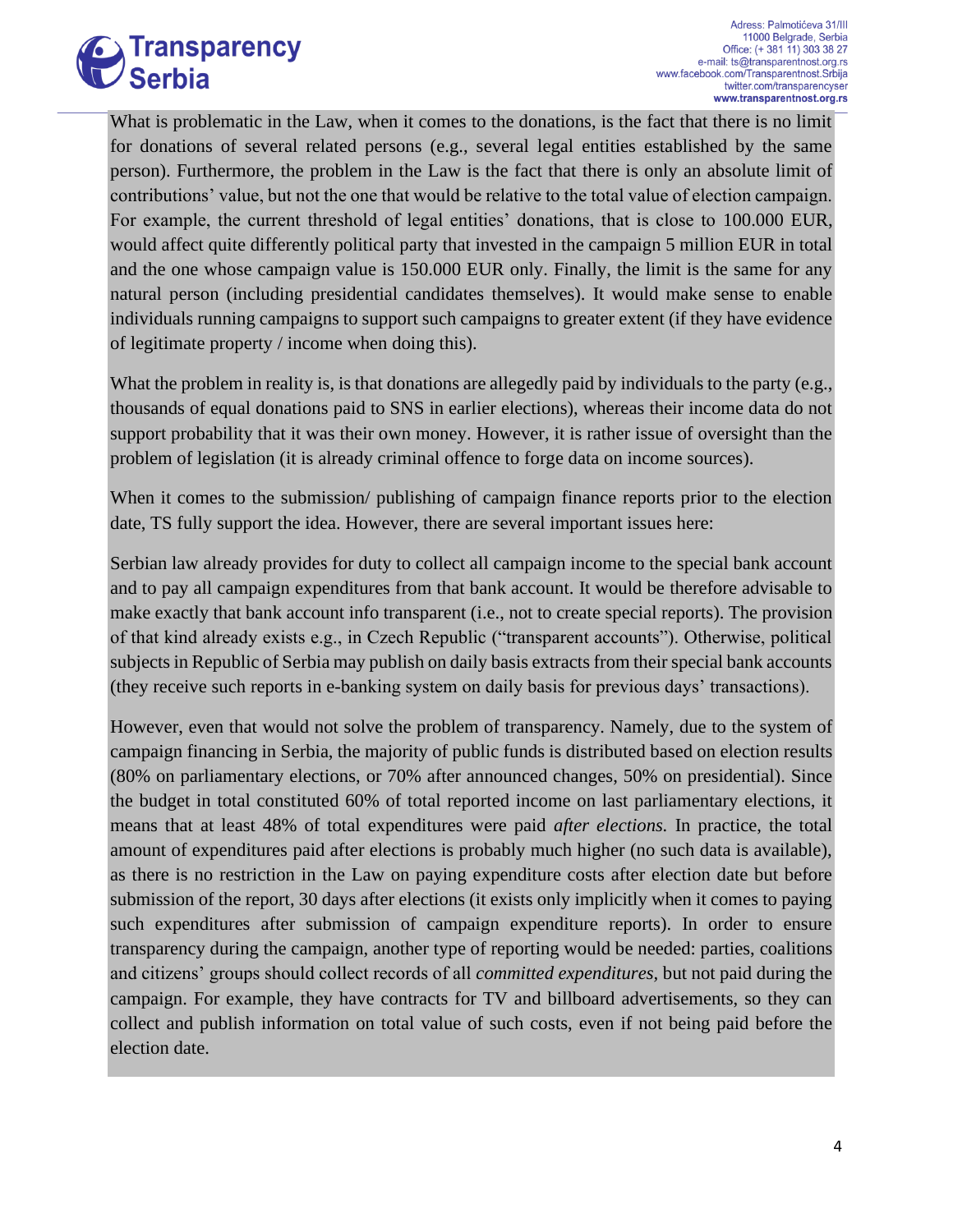

Draft of the new LFPA (article 29), currently on public debate, will introduce duty for parties and other election participants to submit "preliminary report", with status of expenditures 15 days before elections. Expected effects of this new duty for transparency will be negligible, for the reasons stated before.

## **A. INCOME AND EXPENDITURE**

Political parties represented in parliament receive annual public funding.<sup>1</sup> Additional public funding totalling RSD 745 million (around EUR 6.34 million) was allocated for election campaigns to contestants, provided that they had paid an electoral bond prescribed by law.<sup>2</sup> Of this amount, 20 per cent was allocated as an advance payment, equally to all contestants, prior to election day. While 20of the 21 contestants applied for the advance payment, it was allocated only to the 18 contestants who had paid the electoral bond, in line with the law. Each contestant received RSD 7.45 million (around EUR 63,400). The remaining 80 per cent (SRD 610 million; around EUR 5.19 million) has to be allocated within five days after the proclamation of the final election results proportionally to the number of seats won. Contestants who fail to obtain one per cent of votes cast (0.2 per cent for minority lists) must refund the advance payment.

Contestants may also receive funding from private sources, as well as loans. An individual may donate up to approximately RSD 1.1 million (EUR 9,350) annually, whereas a legal entity may donateup to RSD 11 million (EUR 93,500); these limits are doubled in an election year.<sup>3</sup> Donation limits remain high and allow for undue impact of financial interests on political agendas. Notwithstanding,in past elections parties indicated that only some three per cent of their income originated from private sources.<sup>4</sup> The law prescribes bans on income from certain sources, including companies with public procurement contracts. However, there is no effective mechanism for verifying compliance with these bans due to limited powers of the ACA.<sup>5</sup> The use of candidates' own funds and third-party campaigning are not regulated by law, allowing for possible circumvention of the rules.

A party may have more than one bank account but linked with the same tax identification number. However, contestants must open and use only one bank account dedicated to campaign income and expenditure. For these elections, all donations over RSD 54,571 (EUR 464) had to be received bybank transfer, whereas donations below this amount could be received in cash but had

<sup>&</sup>lt;sup>1</sup> In 2019, the total annual party funding was some RSD 1,035 billion (some EUR 8.8 million).

 $2 A$  contestant wishing to use public funds for campaigning must deposit a bond of the same amount with the Ministry of Finance. Contestants who fail to obtain one per cent of votes cast (or 0.2 per cent for minority lists) must refund the advance payment.

<sup>&</sup>lt;sup>3</sup> The annual donation limit is 20 and 200 average monthly salaries for individuals and for legal entities, respectively (40 and 400 average monthly salaries in an election year). The net average salary in May 2020 amounted to RSD 54,571 (approximately EUR 464).

<sup>4</sup> For instance, according to [research by Transparency Serbia,](https://www.transparentnost.org.rs/images/dokumenti_uz_vesti/Nalaz_o_monitoringu_izborne_kampanje_TS_jul-2016.pdf) for the 2016 parliamentary elections, political parties reported that only 3 per cent of their income came from individuals, and 0 per cent from legal entities.

<sup>&</sup>lt;sup>5</sup> Paragraphs 220 of the [2010 ODIHR and Venice Commission Guidelines on Political Party Regulation](https://www.osce.org/files/f/documents/2/b/77812.pdf) refer to good

practice that "legislation should grant regulatory agencies the ability to investigate and pursue potential violations".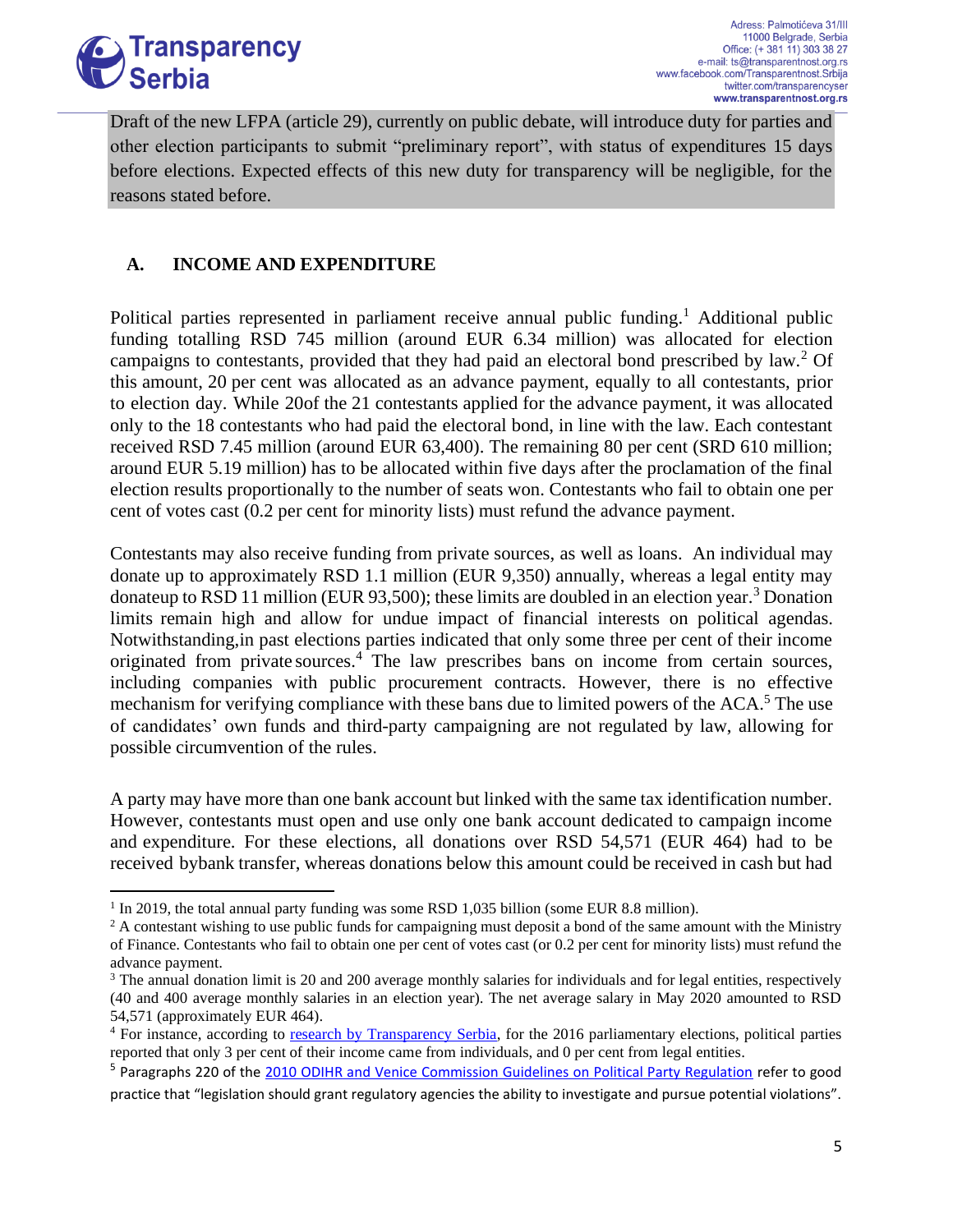

to be deposited to the campaign account within five days of receipt. Donations exceeding the limit or from impermissible sources have to be returned by the beneficiary party to the donor or transferred by the beneficiary to the state budget if the donor is anonymous. In addition, contestants may transfer funds from their regular party accounts to their campaign fund, without revealing the origins of such fundsin their campaign finance reports. Contrary to prior ODIHR and GRECO recommendations, there is no campaign spending limit. This undermines the equality of opportunity of contestants and allows foroverspending, which may potentially have an undue impact on the will of voters. Moreover, there is no legal requirement for imprints on print or electronic campaign materials, which does not allow for traceability of expenditures and for identification of unreported expenditures.

*Consideration could be given to introducing a legal requirement for imprints on all print and digital campaign materials, as well as sanctions for non-compliance and effective enforcement, including confiscation of campaign materials without imprints.*

#### **TS comment:**

This recommendation is very good and related to another problem that Serbian law does not address – third party campaigning. For example, imprints on campaign material would make clear who paid for some campaign. However, there is no clear restriction in the law for third parties to run their own campaigns that may effectively have either positive or negative influence to the campaign of political subject. If someone is running such campaign of its own, there is no legal requirement to be registered, nor to submit financial report. In practice, on last elections Regulatory body for electronic media banned some adds on last elections (promoting boycott of elections), but there was no legal ground for such decision, as there is no rule prohibiting advertisements of third parties.

Furthermore, "confiscation" may work with leaflets and similar material, but not with adds promoted on social networks and a like.

Draft of the new LFPA, in Article 23 provides for duty to "political subjects" to provide information on material distributed by them for the purpose of campaign (service provider). However, there is no clear duty to ensure naming of the political subject as well nor specific campaign that material relates to (i.e., Presidential, parliamentary, city of Belgrade elections). Furthermore, this new legal duty does not affect distribution of advertising material on-line, through social media, nor distribution of such material by other legal and natural persons.

## **B. REPORTING AND DISCLOSURE**

Contestants are required to submit financial reports to the ACA annually and within 30 days after the final elections results have been established; however, no financial reporting is required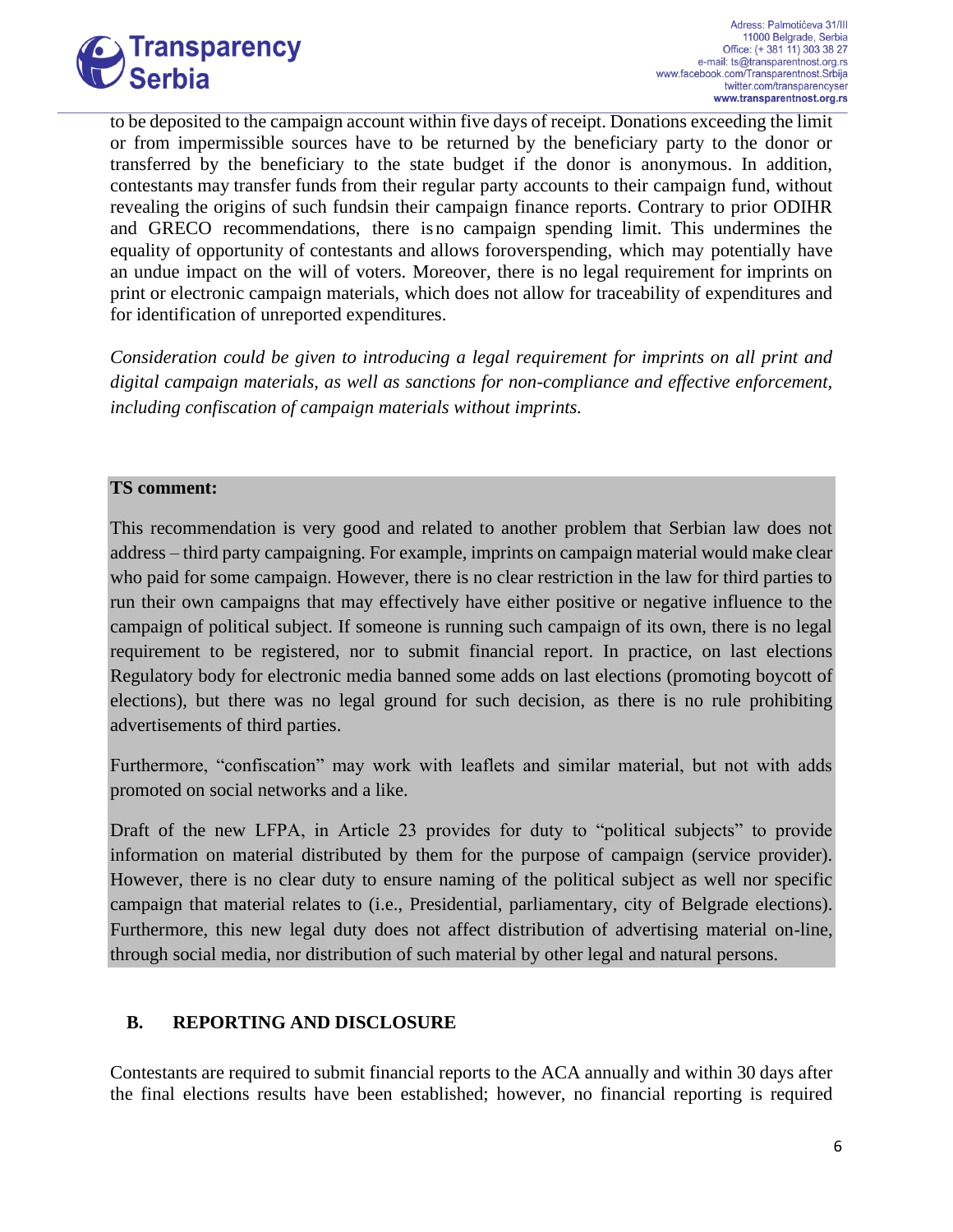

beforeelection day. Moreover, there is no legal deadline by which the ACA must publish these financial reports. The ACA only publishes campaign-finance reports months after an election, accompanied by conclusions, which are not mandatory by law. These shortcomings limit transparency and are at odds with international commitments.<sup>6</sup>

*To enhance transparency, the law could be amended to require reporting and disclosure of campaign income and expenditure prior to election day. Consideration could be given to making the ACA conclusions mandatory and to publish them at a later stage.*

#### **TS Comments:**

When it comes to the submission/ publishing of campaign finance reports prior to the election date, an amendment is envisaged that obliges the political entity participating in the election campaign to submit to the Agency a preliminary report on the expenses of the election campaign up to seven days before the day of voting. The preliminary report on the expenses of the election campaign shall be published on the website of the Agency within three days from the day of receipt of the duly submitted report. This change is certainly a useful novelty that we support, but the effects will be negligible for the reasons stated above. The effects could be slightly better in case that it is mandatory to incorporate committed (but not paid yet) expenditures. This will be defined by the act of Agency's director.

When it comes to ACAS "conclusions" the recommendation is not very clear. It seems that recommendation urge to address the problem that TS identified in the practice – absence of duty in the Law for Agency to conduct its control of campaign finance reports within some deadline, absence of description what the control should incorporate, absence of duty to initiate sanctioning actions when wrongdoing is identified within the clear legal deadline, absence of duty to inform public about all initiated procedures against parties and about imposed measures when parties are punished, absence of duty to publish information about Agency's own monitoring and additional information collected during the control etc. So, the only way to resolve the problem would require extensive elaboration in the Law.

As an illustration, we are providing analyses of the latest control process of the Agency, along with the list of potential wrongdoings, identified by TS, that Agency failed to address (in Serbian only):

[https://transparentnost.org.rs/images/publikacije/KONTROLA%20FINANSIRANNJA%20IZB](https://transparentnost.org.rs/images/publikacije/KONTROLA%20FINANSIRANNJA%20IZBORNE%20KAMPANJE%202020.pdf) [ORNE%20KAMPANJE%202020.pdf](https://transparentnost.org.rs/images/publikacije/KONTROLA%20FINANSIRANNJA%20IZBORNE%20KAMPANJE%202020.pdf)

<sup>&</sup>lt;sup>6</sup> Article 7.3 of the 2003 United Nations [Convention](https://www.unodc.org/documents/brussels/UN_Convention_Against_Corruption.pdf) against Corruption provides that states should "consider taking appropriate legislative and administrative measures […] to enhance transparency in the funding of candidatures for elected public office and, where applicable, the funding of political parties."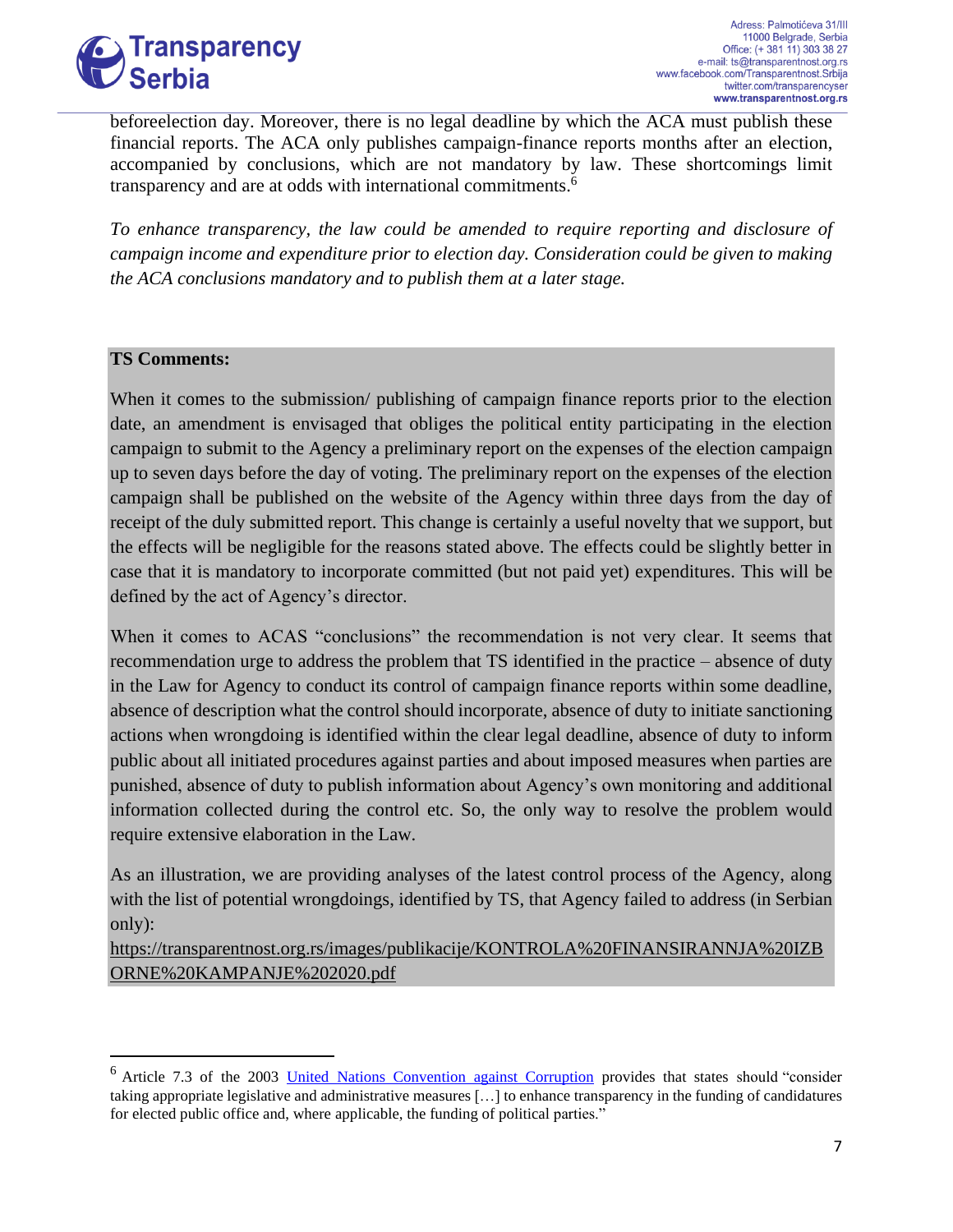

The newly proposed Article 33 of LFPA envisages duty of Agency to prepare its control plan for campaign finance reports and to publish it five days after the elections are announced. The plan's changes should be also published within the 3 days' deadline. Agency will also have to publish the report on conducted control within the 120 days deadline.

While useful, these changes are insufficient to resolve problems:

- 1) The scope of control (mandatory elements) is not defined by the Law, but left for Agency to decide on ad hoc basis (in the plan for each election);
- 2) The content of the report (mandatory elements) is not defined;
- 3) Elements of the control plan are not defined;
- 4) There is no duty to publish information collected by the Agency in their process of election monitoring;
- 5) There are no deadlines to initiate sanctioning procedure upon finding that the law was violated;
- 6) There is no duty for election participants to submit corrected report, based on Agency's findings during the control process;
- 7) There is no duty for Agency to prepare and publish follow-up reports, in case that some facts are established after publishing the initial one.

## **C. OVERSIGHT AND SANCTIONS**

The ACA is mandated with the oversight of political finance and misuse of state resources. For these elections, it deployed 120 observers across the country to collect data on campaign materials, campaign events and campaigning in the media. The ACA monitors compliance with the regulations only after receiving the financial reports of the contestants, after the elections. It informed the ODIHRSEAM that it plans to cross-check these reports against the reports of ACA observers to identify potential irregularities. The ACA may also request access to the bookkeeping records of the partiesand information from banks and other institutions, but it is not obliged to do so.

*Consideration could be given to introducing mechanisms for effective oversight, including mandatory receipt of bank statements that would enable the verification of the accuracy of contestants' campaign finance reports.*

#### **TS Comments:**

It is not clear what this recommendation refers to. Agency already may request all data needed from banks. It would make sense only to make such requests mandatory for the Agency.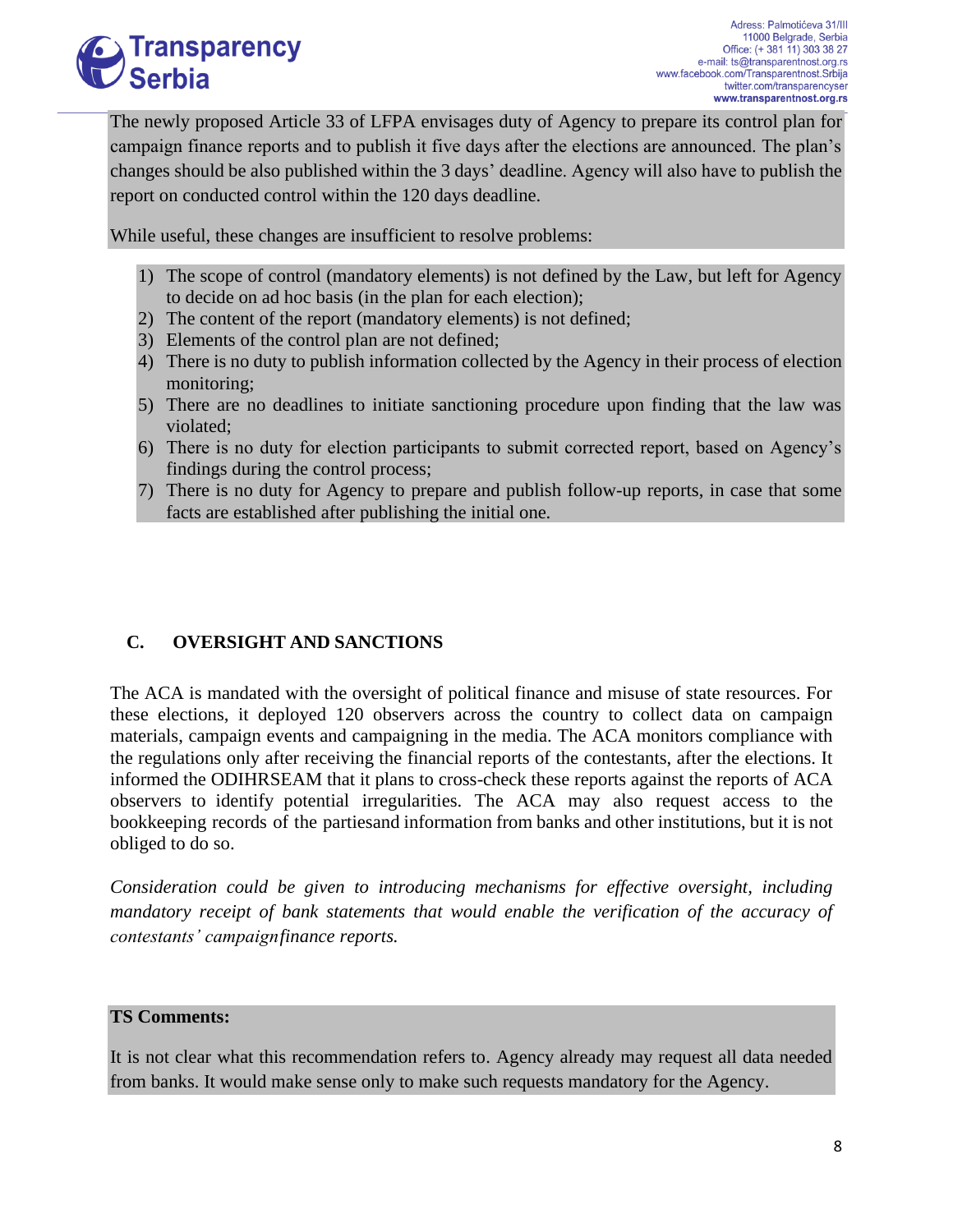

The ACA can issue warnings and initiate misdemeanour or criminal proceedings for possible violations. However, the sanctions prescribed by law are not graduated and allow for inconsistent implementation.<sup>7</sup> The ACA rejected as unsubstantiated most of the 25 complaints received on misuseof state resources and campaign finance irregularities. The ACA issued warnings in four cases.<sup>8</sup>

*The law should prescribe a graduated system of proportionate and dissuasive sanctions, and irregularities should be sanctioned.*

#### **TS comments:**

The system for sanctions in the Law could be improved significantly. The main problem when it comes to the Law relates to the Criminal offence. Criminal Offence Law, in Article 38 provides for the criminal offence for some types of wrongdoing. Interestingly, the criminal offence has no title, which is a unique example in Serbian legal practice. Also, there are at least two different criminal offences within this one. First, whoever gives, and/or provides for and on behalf of the political entity, funds for financing of the political entity contrary to the provisions of LFPA with intent to conceal the source of financing or amount of collected funds of the political entity, shall be punished with imprisonment from three months to three years. If the offence involved giving or receiving more than one million and five hundred thousand dinars, the imprisonment may be between six months and five years. Illegal funds shall be confiscated. Second type of illegal action performs the one who commits violence or threatens violence, places in disadvantageous position or denies a right or interest based on law to a natural person or legal entity based on giving donation to a political entity. Such crime may be punished by imprisonment of three months to three years. Transparency Serbia proposed amendments to this article soon after the law was adopted. As elaborated in these proposals, the amendments and formulation of two criminal offences are necessary to include this offense in the Criminal Code and to correct existing problematic provisions. Current provision sanctions any person who, in the name and for the account of the political entity, obtains funds for financing political entity, contrary to the provisions of the law and in order to disguise the source of funding or the amount of funds collected for the political entity. The disadvantage of this legislative solution is that the precisely defined intention is stipulated as a condition of criminal responsibility. The intention that can be expected to exist in

 $<sup>7</sup>$  For instance, the fine for a party receiving income from impermissible sources, misusing state resources, using</sup> multiple bank accounts, failing to submit or publish financial reports or to publish donations ranges from RSD 200,000 to RSD 2 million (around EUR 17,000 to 170,000), which is significantly lower than the limit of a single donation. At the same time, a party may be deprived of the annual public funding for the same irregularities. Paragraphs 224-225 of the [2010 ODIHR and Venice Commission Guidelines on Political Party Regulation](https://www.osce.org/files/f/documents/2/b/77812.pdf) underline that sanctions against political parties found in violation of the law must at all times be objective, enforceable, effective and proportionate.

<sup>&</sup>lt;sup>8</sup> Two warnings were issued to the SNS, for an election campaign video broadcast on the official SNS YouTube channel on 10 June, which showed a statement by an employee wearing a uniform of the public electricity company, and a second video featuring a statement by a doctor at a public health institution; one warning to the SPS for an election campaign video recorded in the premises of water supply and heating plants; and one warning to "For a Better Serbia" for an election campaign event held at a primary school in Topola municipality.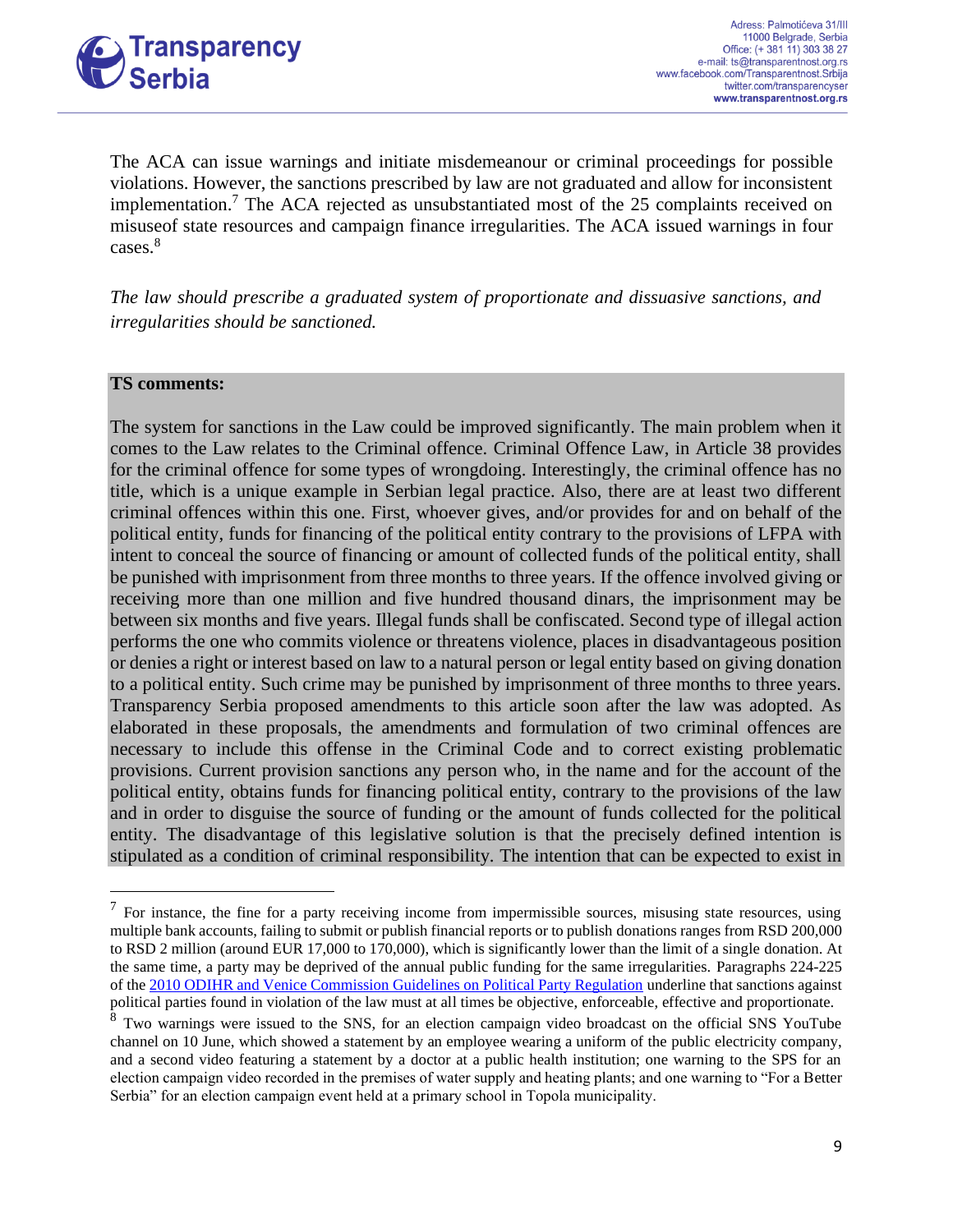

illegal allocation of benefits is in fact quite different from the one that is incriminated - in case of donors, it is to exercise some influence on decision-making by means of a political entity to whom they give a contribution, and in case of a political entity, it is to raise the funds needed to carry out his activities. In both cases, the concealment of the source and amount of funding is just a way or means to obtain donations (e.g., because a certain person is not allowed to make contributions according to the Law or because he may not give more than the legal limit). Another type of criminal activity currently prescribes sanction for the person that commits violence or threatens with violence, put at a disadvantage or denies a right and legitimate interest to a person or a legal body and due to the fact that he contributed to a political entity. This solution is flawed because it stipulates the punishment of only those persons who discriminate or threaten the suppliers of benefits. However, the same situation may apply to any person who did not give favour to a political entity, but there is only a conviction about it by the perpetrator of the crime. Also, the providers of services to political entities may be endangered the same as the providers of donations.

Transparency Serbia also stressed the need to improve legal environment for ensuring criminal liability. Namely, as explained in details here:

[https://transparentnost.org.rs/images/dokumenti\\_uz\\_vesti/Grand\\_Corruption\\_and\\_Tailor-](https://transparentnost.org.rs/images/dokumenti_uz_vesti/Grand_Corruption_and_Tailor-made_Laws_in_Serbia.pdf)

[made\\_Laws\\_in\\_Serbia.pdf](https://transparentnost.org.rs/images/dokumenti_uz_vesti/Grand_Corruption_and_Tailor-made_Laws_in_Serbia.pdf) current legal and institutional framework for suppression of corruption, does not envisage competence of special prosecutorial units in charge for corruptive offences when it comes to the illegal party and campaign funding. Consequently, it wouldn't be possible to use special investigative techniques when investigating this type of crime.

The newly proposed Article 40 of LFPA does not envisage changes of criminal offence definition, nor punishments.

A political party shall be fined from 200,000 to 2,000,000 RSD (app. 1700 to 17.000 EUR) for 19 types of misdemeanours listed in the article 42. **However, some of prohibited actions of political parties are omitted. Furthermore, there is no such liability when it comes to the "citizens' group", but only political parties as only one type of political entities.** There is another fine, for the responsible person of a political party, but also of any other political entity (from 50,000 to 150,000 RSD, i.e. 400 to 1.200 EUR). Funds obtained through commission of misdemeanours shall be confiscated. Separate Article (40) regulates misdemeanours by donors. A legal entity shall be fined with 200,000 to 2,000,000 RSD for three types of wrongdoing and their responsible persons shall also be fined with 50,000 to 150,000 RSD. If there is wrongdoing of an entrepreneur, the fine would be between 100,000 to 500,000 RSD. Finally, any other natural person shall be fined with 50,000 to 150,000 RSD. Illegal funds also have to be confiscated. Misdemeanours from this law have longer statute of limitation than the most of other petty offences. It is as much as five years, while the ordinary deadline is one year only.

Newly proposed articles 41 and 42 of LFPA do address some of above-mentioned weaknesses, i.e., by prescribing misdemeanours in some cases where it was previously omitted. Still, there are no changes when it comes to the liability of "citizens' groups".

The main **problem is however implementation, that ODIHR rightfully stressed in its recommendations.** Even information about number of such cases is scarce. Agency do not regularly publish information about all criminal charges / misdemeanour procedures they initiated. Some information is published, but no one could claim that all cases are covered. Furthermore,